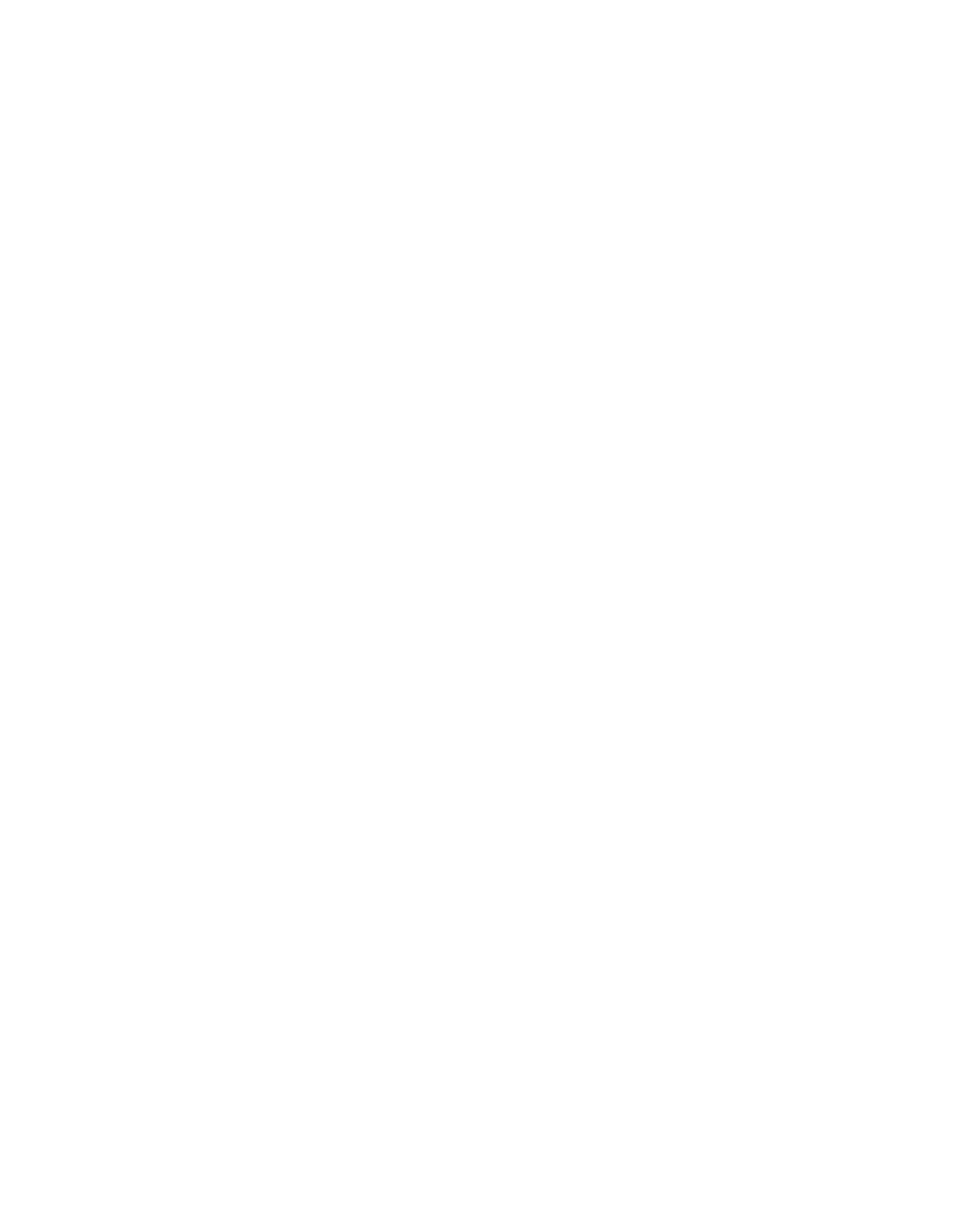#### **INSTRUCTIONS**

This is an informed consent document that has been prepared to assist your plastic surgeon inform you concerning rhinoplasty surgery, its risks, and alternative treatment.

It is important that you read this information carefully and completely. Please initial each page, indicating that you have read the page and sign the consent for surgery as proposed by your plastic surgeon and agreed upon by you.

#### **GENERAL INFORMATION**

Surgery of the nose (rhinoplasty) is an operation frequently performed by plastic surgeons. This surgical procedure can produce changes in the appearance, structure, and function of the nose. Rhinoplasty can reduce or increase the size of the nose, change the shape of the tip, narrow the width of the nostrils, or change the angle between the nose and the upper lip. This operation can help correct birth defects, nasal injuries, and help relieve some breathing problems.

There is not a universal type of rhinoplasty surgery that will meet the needs of every patient. Rhinoplasty surgery is customized for each patient, depending on his or her needs. Incisions may be made within the nose or concealed in inconspicuous locations of the nose in the open rhinoplasty procedure. In some situations, cartilage grafts, taken from within the nose or from other areas of the body may be recommended in order to help reshape the structure of the nose. Internal nasal surgery to improve nasal breathing can be performed at the time of the rhinoplasty.

The best candidates for this type of surgery are individuals who are looking for improvement, not perfection, in the appearance of their nose. In addition to realistic expectations, good health and psychological stability are important qualities for a patient considering rhinoplasty surgery. Rhinoplasty can be performed in conjunction with other surgeries.

#### **ALTERNATIVE TREATMENT**

Alternative forms of management consist of not undergoing the rhinoplasty surgery. Certain internal nasal airway disorders may not require surgery on the exterior of the nose. Risks and potential complications are associated with alternative surgical forms of treatment.

# **RISKS OF RHINOPLASTY SURGERY**

Every surgical procedure involves a certain amount of risk and it is important that you understand these risks and the possible complications associated with them. In addition, every procedure has limitations. An individual's choice to undergo a surgical procedure is based on the comparison of the risk to potential benefit. Although the majority of patients do not experience the following complications, you should discuss each of them with your plastic surgeon to make sure you understand the risks, potential complications, and consequences of rhinoplasty.

**Bleeding-** It is possible, though unusual, to experience a bleeding episode during or after surgery. Intraoperative blood transfusions may be required. Should post-operative bleeding occur, it may require an emergency treatment to drain the accumulated blood or blood transfusion. Hypertension (high blood pressure) that is not under good medical control may cause bleeding during or after surgery. Accumulations of blood under the skin may delay healing and cause scarring. Do not take any aspirin or anti-inflammatory medications for ten days before or after surgery, as this may increase the risk of bleeding. Nonprescription "herbs" and dietary supplements can increase the risk of surgical bleeding. Hematoma can occur at any time following injury. If blood transfusions are necessary to treat blood loss, there is the risk of blood-related infections such as hepatitis and HIV (AIDS). Heparin medications that are used to prevent blood clots in veins can produce bleeding and decreased blood platelets.

**Infection-** Infection is unusual after surgery. Should an infection occur, additional treatment including antibiotics, hospitalization, or additional surgery may be necessary.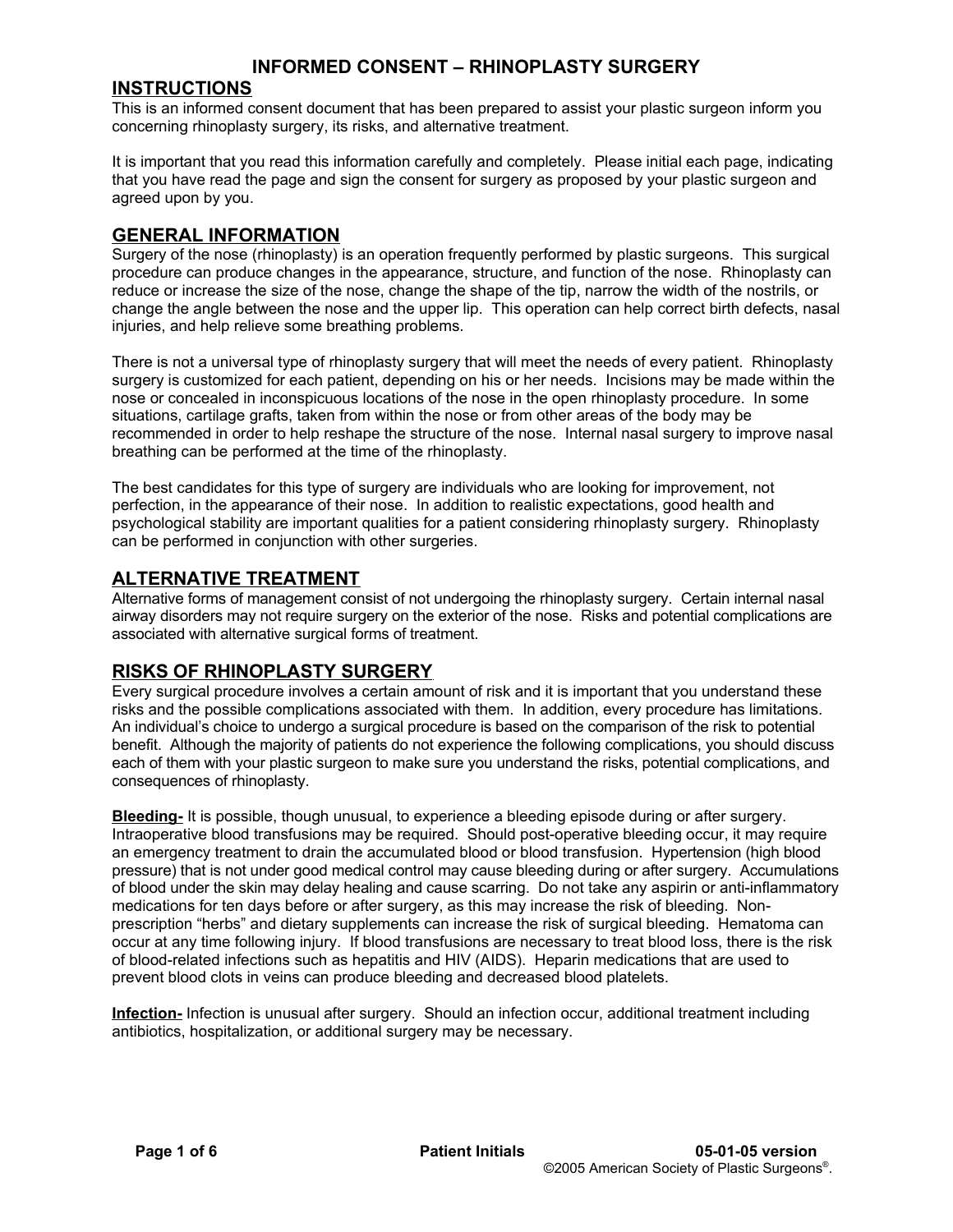**Scarring**- All surgery leaves scars, some more visible than others. Although good wound healing after a surgical procedure is expected, abnormal scars may occur within the skin and deeper tissues. Scars may be unattractive and of different color than the surrounding skin tone. Scar appearance may also vary within the same scar. Scars may be asymmetrical. There is the possibility of visible marks in the skin from sutures. In some cases scars may require surgical revision or treatment.

**Damage to Deeper Structures-** There is the potential for injury to deeper structures including nerves, tear ducts, blood vessels, muscles, and lungs (pneumothorax) during any surgical procedure. The potential for this to occur varies according to the type of rhinoplasty procedure being performed. Injury to deeper structures may be temporary or permanent.

**Change in Skin Sensation**- It is common to experience diminished (or loss) of skin sensation in areas that have had surgery. There is the potential for permanent numbness within the nasal skin after rhinoplasty. The occurrence of this is not predictable. Diminished (or loss) of skin sensation in the nasal area may not totally resolve after rhinoplasty.

**Asymmetry**- The human face is normally asymmetrical. There can be a variation from one side to the other in the results obtained from rhinoplasty. Additional surgery may be necessary to attempt to revise asymmetry.

**Skin Discoloration / Swelling-** Some bruising and swelling normally occurs following rhinoplasty. The skin in or near the surgical site can appear either lighter or darker than surrounding skin. Although uncommon, swelling and skin discoloration may persist for long periods of time and, in rare situations, may be permanent.

**Seroma**- Fluid accumulations infrequently occur in between the skin and the underlying tissues. Should this problem occur, it may require additional procedures for drainage of fluid.

**Pain-** You will experience pain after your surgery. Pain of varying intensity and duration may occur and persist after rhinoplasty. Chronic pain may occur very infrequently from nerves becoming trapped in scar tissue.

**Allergic Reactions-** In rare cases, local allergies to tape, suture materials and glues, blood products, topical preparations or injected agents have been reported. Serious systemic reactions including shock (anaphylaxis) may occur to drugs used during surgery and prescription medications. Allergic reactions may require additional treatment.

**Delayed Healing**- Fracture disruption or delayed wound healing is possible. Some areas of the nose may not heal normally and may take a long time to heal. Areas of skin may die. This may require frequent dressing changes or further surgery to remove the non-healed tissue. **Smokers have a greater risk of skin loss and wound healing complications.**

**Skin Sensitivity-** Itching, tenderness, or exaggerated responses to hot or cold temperatures may occur after surgery. Usually this resolves during healing, but in rare situations it may be chronic.

**Nasal Septal Perforation**- Infrequently, a hole in the nasal septum will develop. The occurrence of this is rare. Additional surgical treatment may be necessary to repair the nasal septum. In some cases, it may be impossible to correct this complication.

**Nasal Airway Alterations**- Changes may occur after a rhinoplasty or septoplasty operation that may interfere with normal passage of air through the nose.

**Surgical Anesthesia**- Both local and general anesthesia involve risk. There is the possibility of complications, injury, and even death from all forms of surgical anesthesia or sedation.

**Substance Abuse Disorders**- Individuals with substance abuse problems that involve the inhalation of vasoconstrictive drugs such as cocaine are at risk for major complications including poor healing and nasal septal perforation.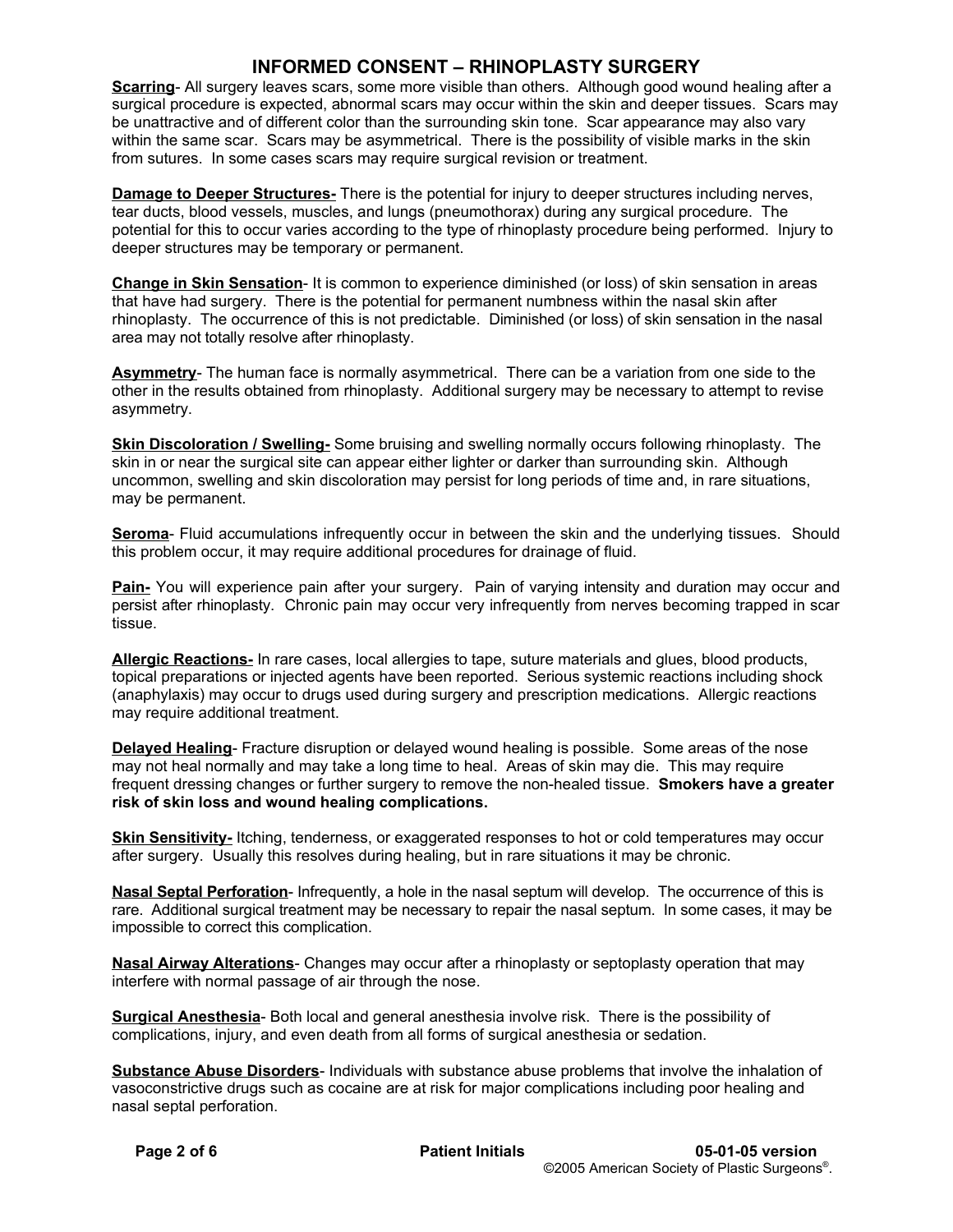**Skin Contour Irregularities**- Contour irregularities may occur. Residual skin irregularities at the ends of the incisions or "dog ears" are always a possibility and may require additional surgery. This may improve with time, or it can be surgically corrected.

**Sutures**- Most surgical techniques use deep sutures. You may notice these sutures after your surgery. Sutures may spontaneously poke through the skin, become visible or produce irritation that requires removal.

**Unsatisfactory Result**- Although good results are expected, there is no guarantee or warranty expressed or implied, on the results that may be obtained. You may be disappointed with the results of rhinoplasty surgery. This would include risks such as asymmetry, loss of function, structural malposition, unacceptable visible or tactile deformities, unsatisfactory surgical scar location, poor healing, wound disruption, and loss of sensation. It may be necessary to perform additional surgery to attempt to improve your results.

**Shock**- In rare circumstances, your surgical procedure can cause severe trauma, particularly when multiple or extensive procedures are performed. Although serious complications are infrequent, infections or excessive fluid loss can lead to severe illness and even death. If surgical shock occurs, hospitalization and additional treatment would be necessary.

**Cardiac and Pulmonary Complications-** Surgery, especially longer procedures, may be associated with the formation of, or increase in, blood clots in the venous system. Pulmonary complications may occur secondarily to both blood clots (pulmonary emboli), fat deposits (fat emboli) or partial collapse of the lungs after general anesthesia. Pulmonary and fat emboli can be life-threatening or fatal in some circumstances. Air travel, inactivity and other conditions may increase the incidence of blood clots traveling to the lungs causing a major blood clot that may result in death. It is important to discuss with your physician any past history of blood clots or swollen legs that may contribute to this condition. Cardiac complications are a risk with any surgery and anesthesia, even in patients without symptoms. If you experience shortness of breath, chest pains, or unusual heart beats, seek medical attention immediately. Should any of these complications occur, you may require hospitalization and additional treatment.

# **ADDITIONAL ADVISORIES**

**Skin Disorders / Skin Cancer**- Rhinoplasty is a surgical procedure to reshape of both internal and external structure of the nose. Skin disorders and skin cancer may occur independently of a rhinoplasty.

**Long-Term Results**- Subsequent alterations in nasal appearance may occur as the result of aging, weight loss or gain, sun exposure, pregnancy, menopause, or other circumstances not related to rhinoplasty surgery. Future surgery or other treatments may be necessary.

**Female Patient Information-** It is important to inform your plastic surgeon if you use birth control pills, estrogen replacement, or if you believe you may be pregnant. Many medications including antibiotics may neutralize the preventive effect of birth control pills, allowing for conception and pregnancy.

**Intimate Relations After Surgery**- Surgery involves coagulating of blood vessels and increased activity of any kind may open these vessels leading to a bleed, or hematoma. Activity that increases your pulse or heart rate may cause additional bruising, swelling, and the need for return to surgery and control bleeding. It is wise to refrain from sexual activity until your physician states it is safe.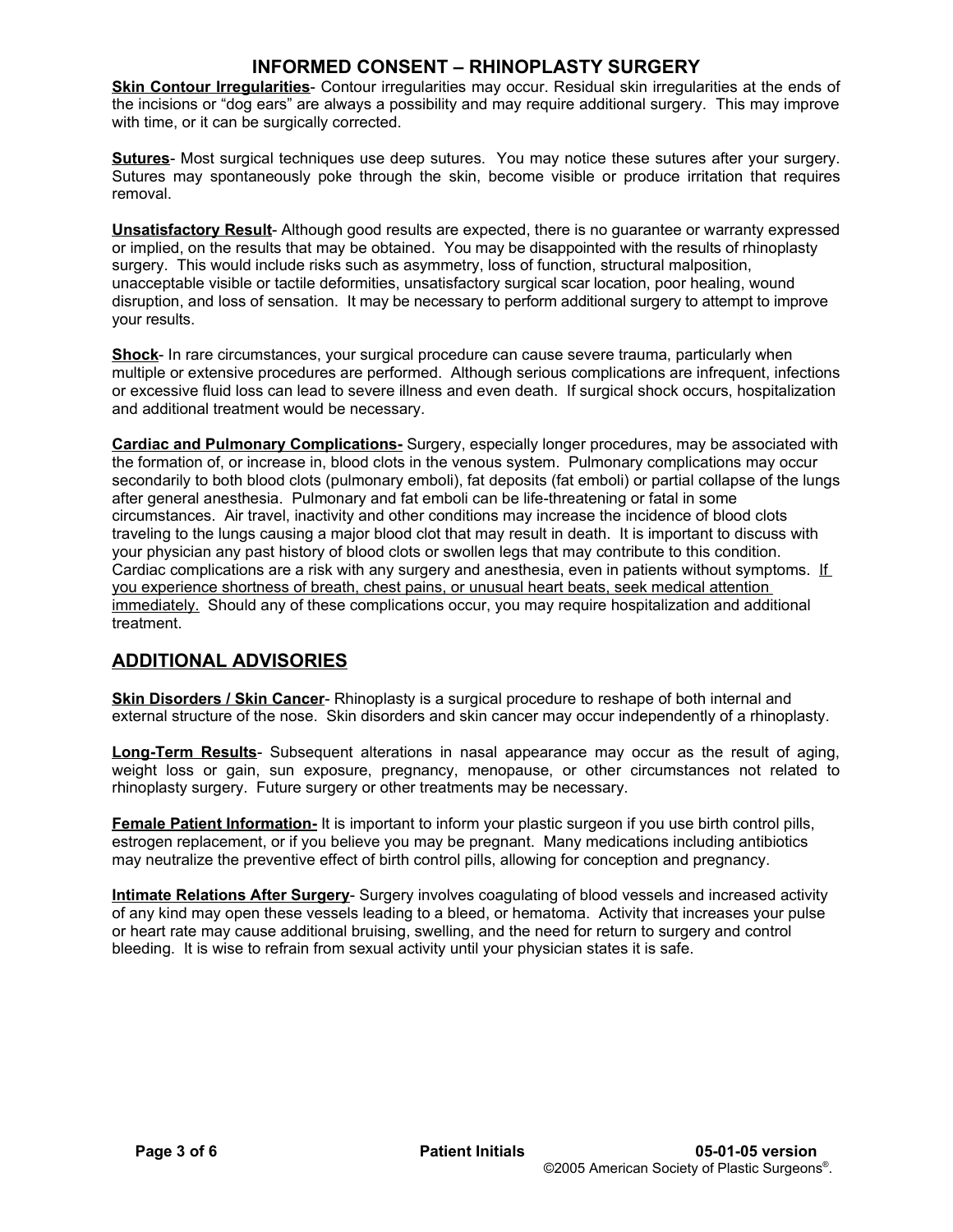**Smoking, Second-Hand Smoke Exposure, Nicotine Products (Patch, Gum, Nasal Spray)**- Patients who are currently smoking, use tobacco products, or nicotine products (patch, gum, or nasal spray) are at a greater risk for significant surgical complications of skin dying, delayed healing, and additional scarring. Individuals exposed to second-hand smoke are also at potential risk for similar complications attributable to nicotine exposure. Additionally, smoking may have a significant negative effect on anesthesia and recovery from anesthesia, with coughing and possibly increased bleeding. Individuals who are not exposed to tobacco smoke or nicotine-containing products have a significantly lower risk of this type of complication. Please indicate your current status regarding these items below:

**\_\_\_\_\_\_\_\_\_\_**I am a non-smoker and do not use nicotine products. I understand the risk of second-hand smoke exposure causing surgical complications.

**\_\_\_\_\_\_\_\_\_\_**I am a smoker or use tobacco / nicotine products. I understand the risk of surgical complications due to smoking or use of nicotine products.

It is important to refrain from smoking at least 6 weeks before surgery and until your physician states it is safe to return, if desired.

**Mental Health Disorders and Elective Surgery-** It is important that all patients seeking to undergo elective surgery have realistic expectations that focus on improvement rather than perfection. Complications or less than satisfactory results are sometimes unavoidable, may require additional surgery and often are stressful. Please openly discuss with your surgeon, prior to surgery, any history that you may have of significant emotional depression or mental health disorders. Although many individuals may benefit psychologically from the results of elective surgery, effects on mental health cannot be accurately predicted.

**Medications-** There are many adverse reactions that occur as the result of taking over-the-counter, herbal, and/or prescription medications. Be sure to check with your physician about any drug interactions that may exist with medications which you are already taking. If you have an adverse reaction, stop the drugs immediately and call your plastic surgeon for further instructions. If the reaction is severe, go immediately to the nearest emergency room. When taking the prescribed pain medications after surgery, realize that they can affect your thought process and coordination. Do not drive, do not operate complex equipment, do not make any important decisions, and do not drink any alcohol while taking these medications. Be sure to take your prescribed medication only as directed.

#### **PATIENT COMPLIANCE**

Follow all physician instructions carefully; this is essential for the success of your outcome. It is important that the surgical incisions are not subjected to excessive force, swelling, abrasion, or motion during the time of healing. Personal and vocational activity needs to be restricted. Protective dressings and splints should not be removed unless instructed by your plastic surgeon. Successful post-operative function depends on both surgery and subsequent care. Physical activity that increases your pulse or heart rate may cause bruising, swelling, fluid accumulation and the need for return to surgery. It is wise to refrain from intimate physical activities after surgery until your physician states it is safe. It is important that you participate in follow-up care, return for aftercare, and promote your recovery after surgery.

#### **HEALTH INSURANCE**

Most health insurance companies exclude coverage for cosmetic surgical operations or any complications that might occur from cosmetic surgery. If the procedure corrects a breathing problem or marked deformity after a nasal fracture, a portion may be covered. **Many insurance plans exclude coverage for secondary or revisionary surgery.** Please carefully review your health insurance subscriber-information pamphlet.

#### **FINANCIAL RESPONSIBILITIES**

The cost of surgery involves several charges for the services provided. The total includes fees charged by your doctor, the cost of surgical supplies, anesthesia, laboratory tests, and possible outpatient hospital charges, depending on where the surgery is performed. Depending on whether the cost of surgery is covered by an insurance plan, you will be responsible for necessary co-payments, deductibles, and charges not covered. Additional costs may occur should complications develop from the surgery. Secondary surgery or hospital day surgery charges involved with revisionary surgery would also be your responsibility.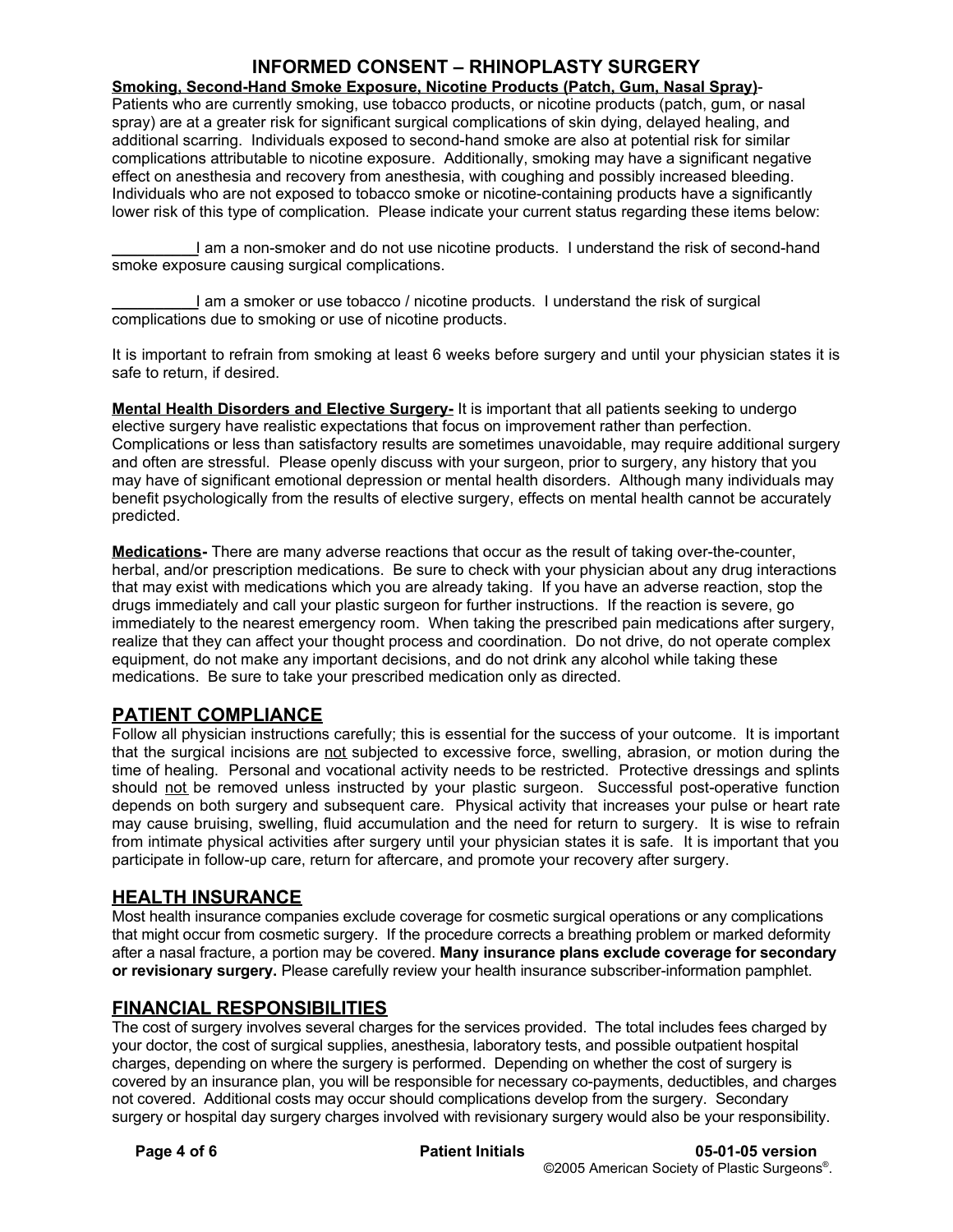# **ADDITIONAL SURGERY NECESSARY**

There are many variable conditions that may influence the long-term result from rhinoplasty surgery. Secondary surgery may be necessary to obtain optimal results. Should complications occur, additional surgery or other treatments may be necessary. Even though risks and complications occur infrequently, the risks cited are particularly associated with rhinoplasty surgery. Other complications and risks can occur but are even more uncommon. The practice of medicine and surgery is not an exact science. Although good results are expected, there is no guarantee or warranty expressed or implied, on the results that may be obtained. In some situations, it may not be possible to achieve optimal results with a single surgical procedure.

#### **DISCLAIMER**

Informed-consent documents are used to communicate information about the proposed surgical treatment of a disease or condition along with disclosure of risks and alternative forms of treatment(s), including no surgery. The informed-consent process attempts to define principles of risk disclosure that should generally meet the needs of most patients in most circumstances.

However, informed-consent documents should not be considered all inclusive in defining other methods of care and risks encountered. Your plastic surgeon may provide you with additional or different information which is based on all the facts in your particular case and the current state of medical knowledge.

Informed-consent documents are not intended to define or serve as the standard of medical care. Standards of medical care are determined on the basis of all of the facts involved in an individual case and are subject to change as scientific knowledge and technology advance and as practice patterns evolve.

**It is important that you read the above information carefully and have all of your questions answered before signing the consent on the next page.**